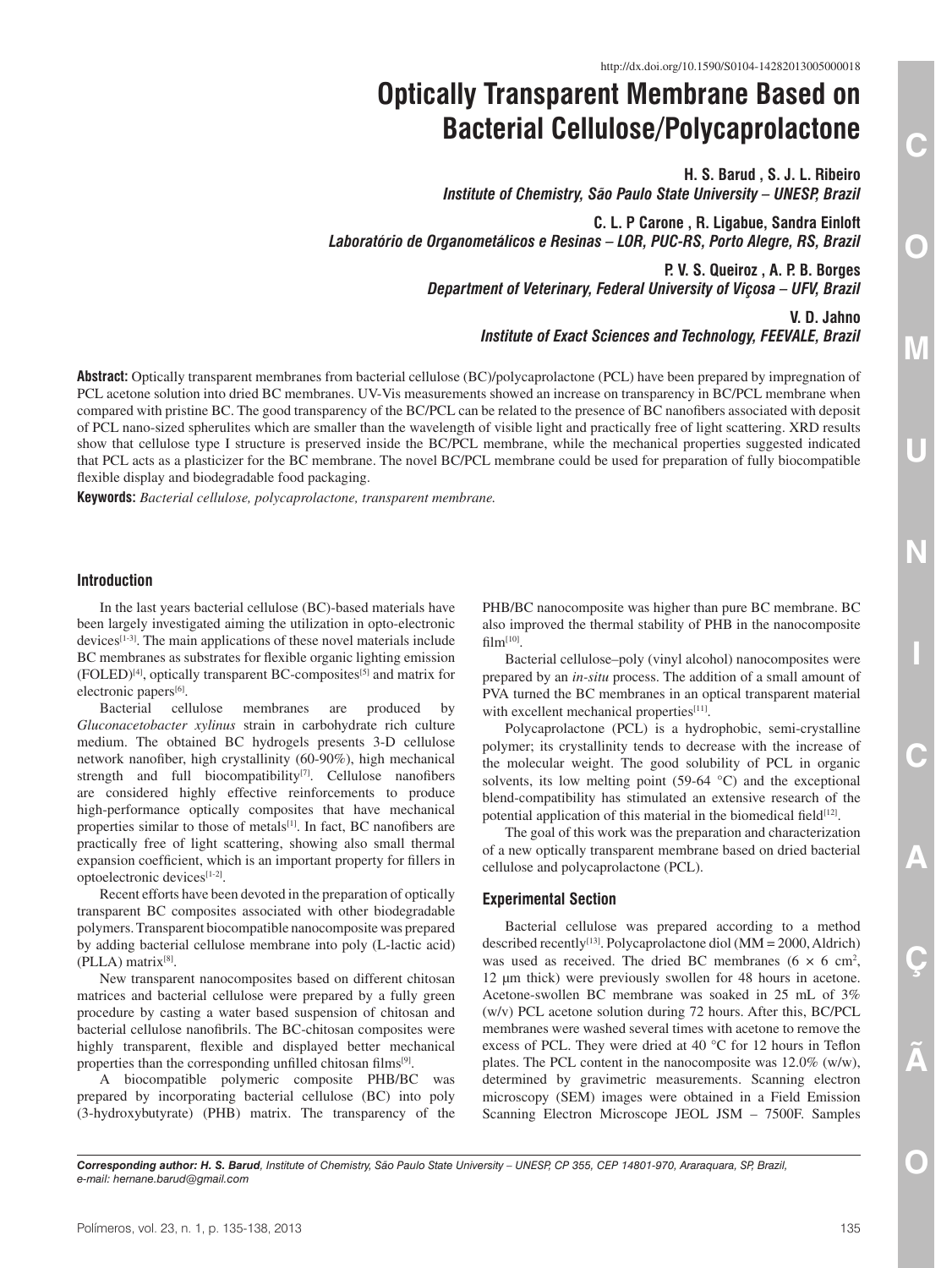were coated with tick carbon layer. XRD patterns were obtained in a Siemens Kristalloflex diffractometer using nickel filtered Cu Kα radiation, step pass of 0.02° and a step time of 3 seconds, from 4 to 50° (2θ angle). Thermal degradation analysis was performed using a Q600 SDT (TA Instruments). The samples were heated from 25-600 °C of temperature with open platinum pans under dynamic nitrogen atmosphere and at heating rate of 20 °C min–1. The mechanical measurements were performed with a Dynamic



**Figure 1.** Optical transmission spectra for the: a) BC membrane, b) BC/PCL membrane. Inset images of the pure BC membrane (below) and transparent BC/PCL membrane (up).

Mechanical Analyzer (DMA) Q 800 (TA Instruments) equipped with a film tension clamp at a temperature of 27 °C. The specimens were cut in dimensions of 5.50 mm  $\times$  6.20 mm  $\times$  0.02 mm (length  $\times$  width  $\times$  thickness). The device was previously calibrated and a total of 4 measurements for each sample were made in order to ensure the reproducibility of the results.

### **Results and Discussion**

The Figure 1 shows the optical transmission spectra for pristine BC membrane and BC/PCL biocomposite. Pure PCL material does not form stable films.

Pristine BC membrane, Figure 1a (inset), is a semi-transparent material presenting an average transmittance at 550 nm of around  $45\%$ <sup>[4]</sup>. The light transmittance of BC/PCL membrane is 84% at 550 nm (Figure 1b). The high transmittance is due primarily to the lateral size of the reinforcing elements; the light scattering is avoided by BC nanofibers which are smaller than the wavelength of light[1]. This increase on the transparency in the visible range of the electromagnetic spectrum is an important characteristic for the fabrication of flexible OLEDs $[1-4]$ .

SEM image of the BC membrane surface, Figure 2a, reveals a 3-D fibrilar organization consisting of an ultrafine cellulose nanofibers network named "nanocelluloses". The micrograph of the surface of BC/PCL membrane, Figure 2b, show BC nanofibrills covered by PCL, resulting in a smooth surface morphology, suggesting a good interaction between the two phases.



**Figure 2.** SEM images of: a) BC membrane surface, b) BC/PCL membrane, c) Cross-section image of BC membrane and d) Cross-section image of BC/PCL membrane.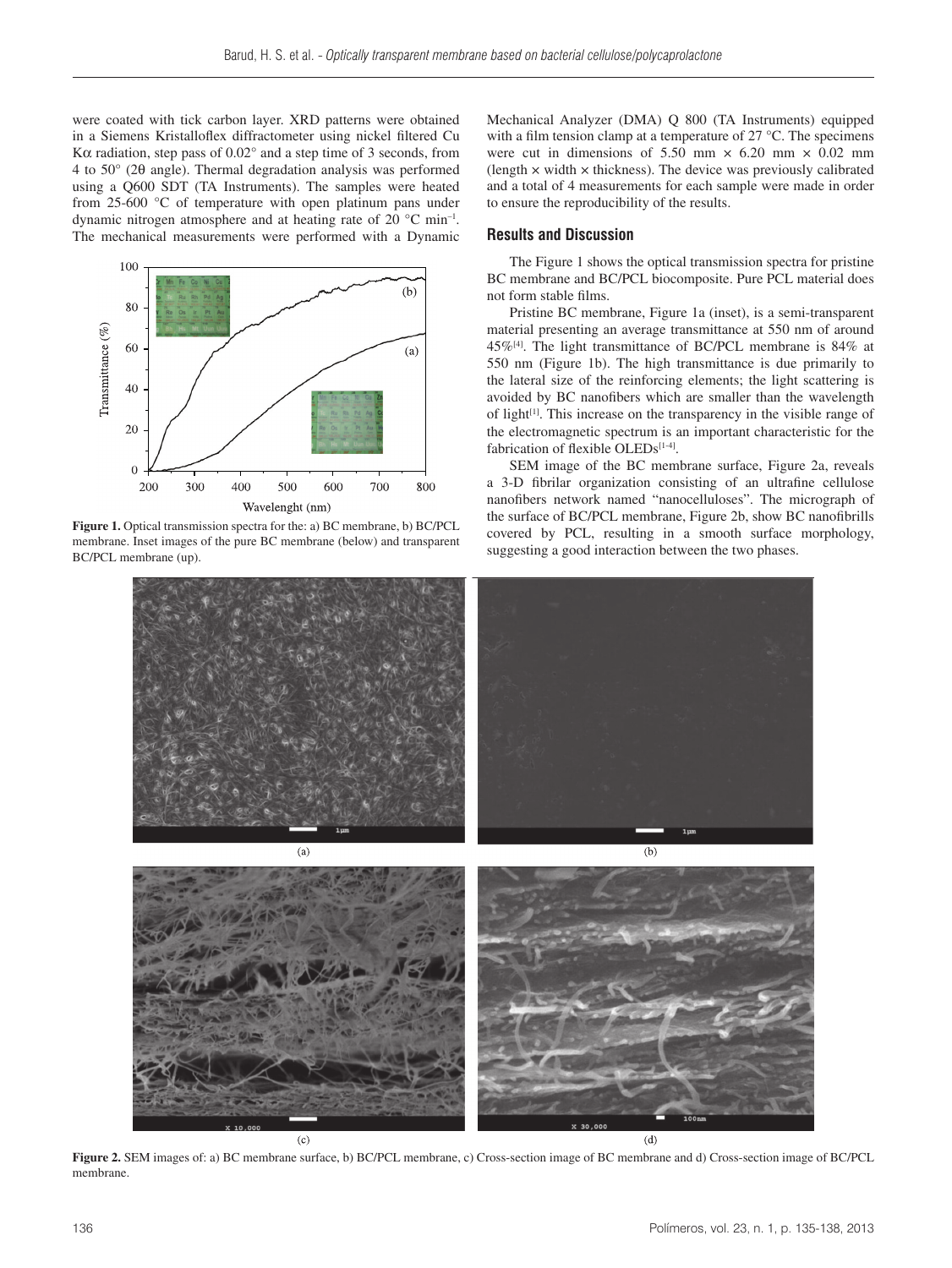

**Figure 3.** XRD Analyses of: a) BC membrane; b) PCL powder; c) BC/PCL membrane.

The cross-section image of pristine BC is shown in Figure 2c. A plate-like material is clearly observed with numerous sheets forming a network of nanofibrills. SEM images for BC/PCL, Figure 2d suggest that PCL molecules completely filled the porous between BC nanofibrills. The image reveals that PCL is deposited as nano-sized spherulites. The improved transparency of the membranes can be associated with two aspects, the first one is due to the presence of BC nanofibers, as discussed above and the other aspect refers to the presence of PCL like nano-sized spherulite, which are smaller than the wavelength of visible range $[10]$ .

Analysing the XRD patterns, it was possible to observe a broad diffraction peaks at 15° and 22.5° for the pure BC membrane, Figure 3a, which are typical of cellulose type I. These peaks are assigned to the characteristic interplane distances of cellulose  $1\alpha$ and  $1\beta$  phases<sup>[14]</sup>. The diffraction pattern obtained for the PCL is characteristic of the semi-crystalline polymer with two diffraction peaks, around 21.5 and 23.5 degrees. Moreover, the peaks were sharp and indicated that the samples were highly crystalline materials<sup>[15]</sup>. Cellulose type I patterns were observed for BC/PCL membrane, Figure 3c, confirming that BC structure is preserved during preparation. Meanwhile, a difference can be observed in the relative intensity of the BC peaks, suggesting a change in the orientation of the cellulose fibres in the presence of PCL[11].

The TGA curve obtained for pure BC membrane (Figure 4a) shows two events of weight loss. The first gradual one involving 5% of mass loss occurred from room temperature up to 150 °C and can be associated with water loss of the BC surface; the second one, observed with maxima temperature at 374 °C, is attributed to BC pyrolysis<sup>[10]</sup>. TG curve for PCL (Figure 4b) shows only one weight loss event starting at around 260 °C up to 490 °C, with maxima temperature near to 400 °C. This event occurs due to the thermal decomposition of PCL<sup>[15]</sup>.

The TGA curve for BC/PCL membrane (Figure 4c) presents a thermal behavior close to pure BC membrane. A small and



**Figure 4.** TG curves for: a) BC membrane, b) PCL powder and c) BC/PCL membrane.

continuous mass loss event (around 3%) is observed from room temperature up to 150 °C. Comparing with pure BC membrane a slight decrease (around 10 degrees) on thermal degradation of the BC/PCL membrane was observed. Probably, the presence of PCL nanosized particles may be promoting a breakdown in the hydrogen bonds between cellulose chains.

The PCL spherulite-nanosized in the BC/PCL membrane induced a decrease on the tensile strength ( $112 \pm 7.0$  MPa) and Young's Modulus  $(3.6 \pm 0.8 \text{ GPa})$  as compared a pure BC membrane, tensile strength (124  $\pm$  8.1 MPa) and Young's Modulus (16.4  $\pm$  2.3 GPa). In the same way, it was observed an increase on the elongation at break for BC/PCL (5.4  $\pm$  0.5 GPa) as compared with the pure BC membrane (1.1  $\pm$  0.3 GPa). The PCL spherulite-nanosized could increase the mobility of the cellulose chains, acting as a plasticizer for BC membrane. The increase in this property is an important feature for preparation of fully biocompatible flexible display and biodegradable food packaging.

#### **Conclusions**

Novel optically transparent membrane based on bacterial cellulose (BC) and polycaprolactone (PCL) has been prepared by impregnation of PCL acetone solution into dried BC membrane. UV-Vis measurements showed an increase on transparency in BC/PCL membrane when compared to pristine BC membrane. The good transparency quality of the biocomposites can be associated with the presence of BC nanofibers, and principally due to the deposited of PCL nano-sized spherulites which are smaller than wavelength of visible range.

#### **Acknowledgements**

The authors acknowledge Brazilian agencies CNPq, CAPES, FAPESP, FAPERGS, PRONEX/FAPERGS/CNPq and FINEP for financial support. We would like to thank the LMA-IQ for FEG-SEM facilities

#### **References**

- 1. Nakagaito, A. N.; Nogi, M. & Yano, H. MRS Bull., **35**, p.214 (2010). <http://dx.doi.org/10.1557/mrs2010.654>
- 2. Nogi, M. & Yano, H. Adv. Mater., **20**, p.1849 (2008). [http://dx.doi.](http://dx.doi.org/10.1002/adma.200702559) [org/10.1002/adma.200702559](http://dx.doi.org/10.1002/adma.200702559)
- 3. Ummartyotin, S.; Juntaro, J.; Sain, M. & Manuspiy, H. Ind. Crop. Prod., **35**, p.92 (2012).